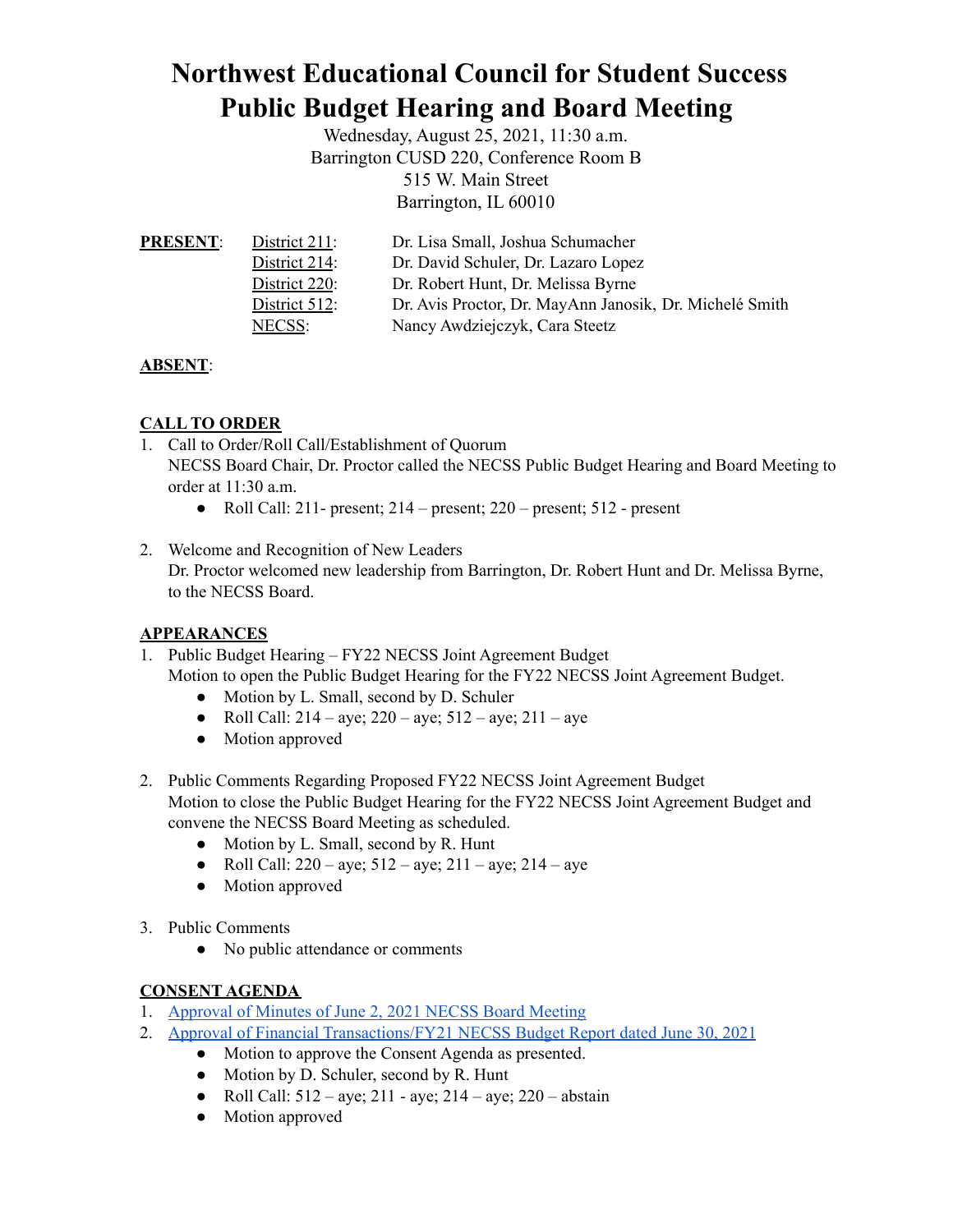#### **NEW BUSINESS**

## 1. FY22 NECSS Joint [Agreement](https://docs.google.com/document/d/1--1gq_Vx5SJwC0JXP_RE3nvhI2S2FJNYarlCR37QUB4/edit?usp=sharing) Budget

N. Awdziejczyk shared allocations remained the same for the third year in a row. Funds typically held and released in spring were combined into the fall allocation. Recently, Rule 256 was passed regarding the development of the new funding formula. NECSS leadership is part of the leadership team advocating for transparency in the funding formula. NECSS budget has remained static to maximize funds. Dr. Schuler asked a clarifying question about the allocations, whether any additional Perkins funds were held back; not at this time. Dr. Proctor stated the importance of being aware of any impact on students' progression into higher education.

- Motion to approve and sign the FY22 NECSS Joint Agreement Budget as presented.
- Motion by D. Schuler, second by L. Small
- Roll Call:  $211 aye$ ;  $214 aye$ ;  $220 aye$ ;  $512 aye$
- Motion approved

#### 2. FY22 [NECSS](https://docs.google.com/document/d/1Fhc90E3fGbwbpd8JmdG5lcfWjjoqH633GIYsLusY97E/edit?usp=sharing) Goals and Areas of Focus

N. Awdziejczyk highlighted the three umbrellas to which the Goals and Areas of Focus fall, Equity for All, Regional Alignment, and Student Transitions.

A recap of Equity for All and the "Poverty Simulation" event was shared. The event would be an opportunity to bring together the district school board members, as well as new administrative staff, with each institution receiving a number of seats and the ability to determine who best to participate. Such an event would continue the practice of periodically bringing all the boards together for a joint meeting. Event must follow OMA requirements, and will be posted, with one member providing a Board Secretary to conduct roll call to open and close the meeting.

#### Regional Alignment

Focus on IT as a region, marrying the needs of industry with resources to support the industry through updated curriculum and programs. NECSS Council to frame the charge for the summit.

Regional review of pathways will live in the Power of 15 with a tool to satisfy the LNA, CLNA, endorsements and comprehensive pathway review. Cycle to follow similar to the program review of Harper.

#### Student Transitions

Transitional Math, finished second cohort. Goal is to run Transitional English this year as a local agreement. Develop a tool for tracking effectiveness of the transitional courses.

- Motion to approve the FY22 NECSS Goals as presented.
- Motion by R. Hunt, second by L. Small
- Motion approved by voice vote.

#### 3. [Financial](https://docs.google.com/document/d/16l-J2PquJn79CPGoW2JzIUI8N3cnMtAPsWVv6OWilVw/edit?usp=sharing) Update

C. Steetz gave the update on wrapping up the extended grants, preparation for the FY21 audit, a status for FY22 funds and thanked the teams for their assistance. The grant was approved August 12, 2021, with spending back to July 1. The Ed Pathway grant has not yet opened.

Dr. Schuler has met with NECSS on the banking fees issue, which is being addressed. Nancy shared bank fees were approved to be covered by grant funds.

#### 4. Dual Credit [Report](https://docs.google.com/document/d/1T-25koiN9ZQ9XqgVTfsmKKLejaeteZiouEWW-0O7HWg/edit?usp=sharing)

Report shared an increase of 12% over last year, in both transfer and career courses.